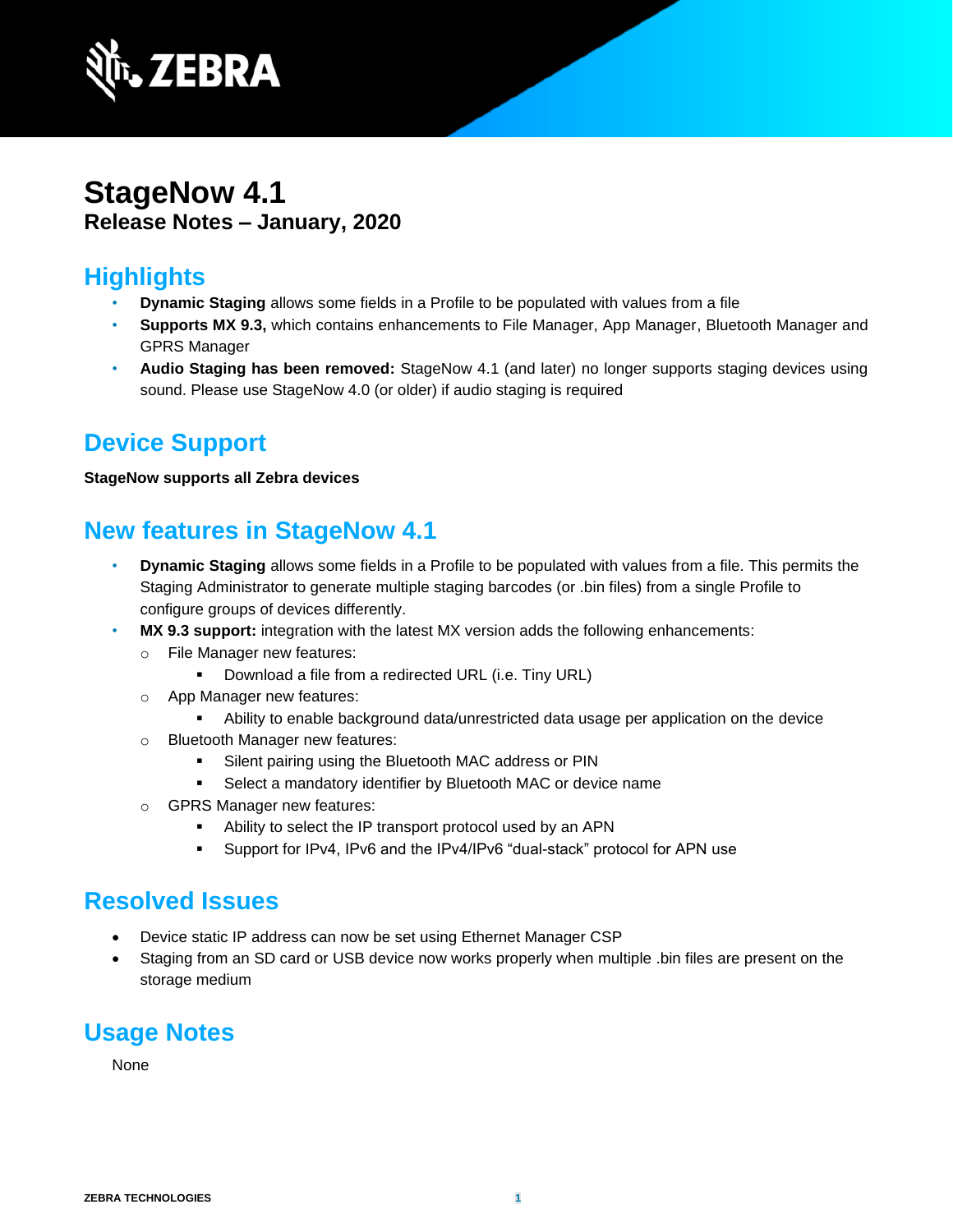

### **Known Issues**

- StageNow is NOT supported on secondary users when using Android multi-user mode
- StageNow is NOT supported with Android split screen mode
- Screen flickering has been observed on Android Oreo devices before an Enterprise Reset when the reset is performed using a StageNow barcode
- Dynamic Staging functionality is available only to the Staging Administrator; Dynamic Staging profiles published to the Staging Operator might not work as expected
- StageNow Profiles that is been used for SKIPSUW on device and then Stage with StageNow 4.1 client can sometimes take nearly four to five minutes to apply the settings on the device due the initialization message. TO REMEDY: Close the StageNow client and restage the device or wait for StageNow to apply the settings.
- Device reboot is sometimes executed before applying configuration settings if the reboot setting is placed in the deployment section of a Profile. TO REMEDY: Do not add reboot settings using the assisted Wizard, use Xpert mode to construct the same use-case scenario with the reboot setting or use Xpert mode to reboot the device
- Wi-Fi Hotspot staging facility is NOT supported on Windows 10
- Enabling the Wi-Fi Hotspot for staging might fail in some instances on Windows 7 workstations because of unavailability of appropriate driver or incorrect operating system settings. For more information, please see the [StageNow Troubleshooting](http://techdocs.zebra.com/stagenow/latest/troubleshooting/) section on TechDocs

#### **Important Link[s](http://techdocs.zebra.com/stagenow/)**

[StageNow Installation and Setup](http://techdocs.zebra.com/stagenow/latest/installing/)

Note:

- o For Chinese-language version, download an Adobe Acrobat reader that supports the desired language variant and generate the staging barcodes from a Staging Profile.
- o StageNow upgrade/migration is supported from the last two release versions to the present.

The StageNow release consists of the following deliverables:

| <b>Deliverable</b>          | <b>Description</b>          |
|-----------------------------|-----------------------------|
| staging_solution_signed.exe | StageNow installer          |
| StagingInstallGuide.pdf     | StageNow installation guide |

#### See [all supported devices](http://techdocs.zebra.com/stagenow/)

Note: The MX features supported on a particular device depend on the installed version of Android, MX and OSX. To determine supported features, use the drop-downs in the [MX Feature Matrix](http://techdocs.zebra.com/mx/compatibility/) SmartDocs bar.